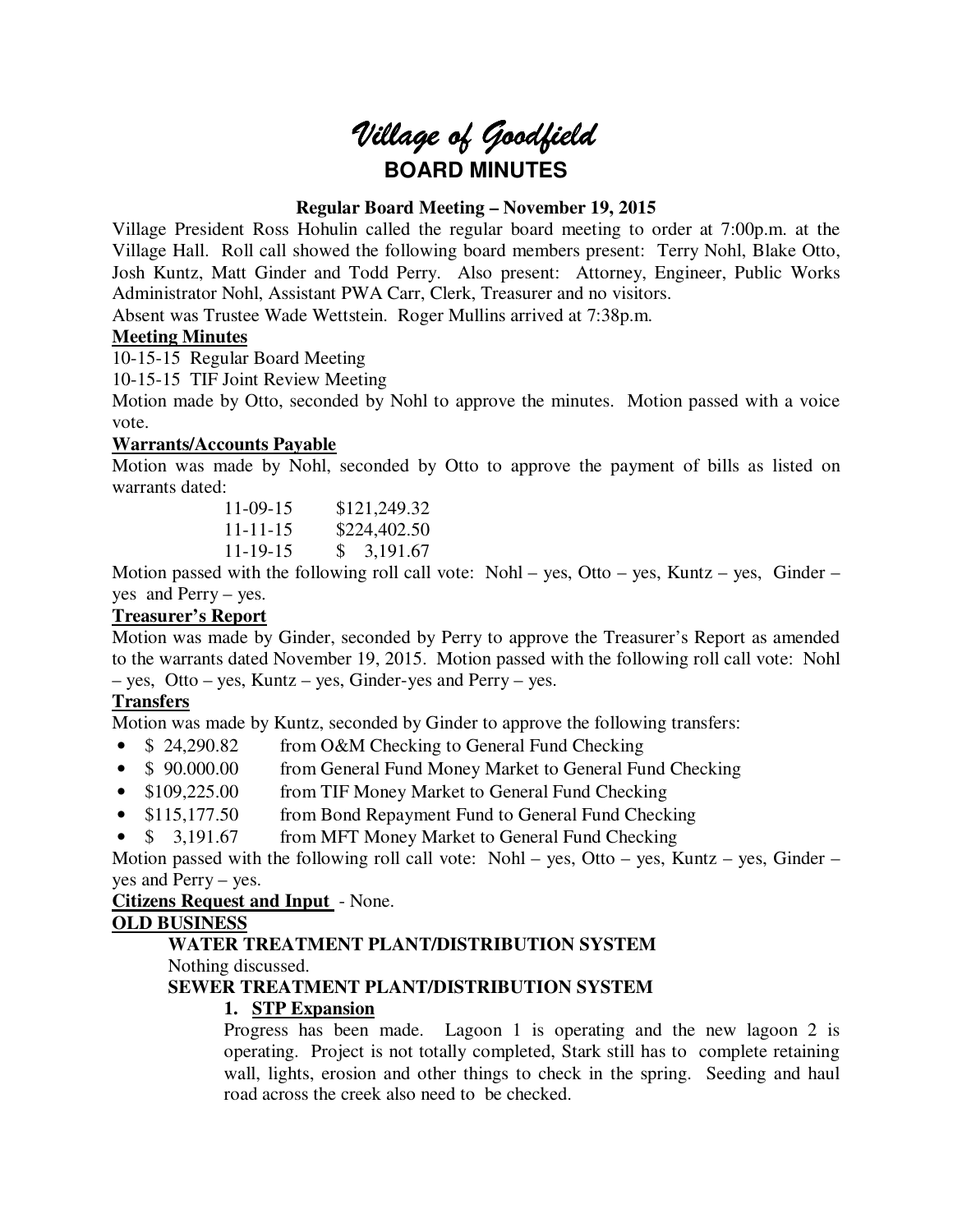Engineer Yockey brought pay request #4 in the amount of \$477,440.10 to Stark Excavating with a retainage of \$136,594.90 and with a remainder to be paid of \$313,644.00. Motion was made by Kuntz, seconded by Ginder to approve pay request #4 to Stark Excavating for \$477,440.10. Motion passed with the following roll call vote: Nohl – yes, Otto – yes, Kuntz – yes, Ginder yes and Perry – yes.

Engineer Yockey also brought Change Order #5 to install double door between blower room and garage with a cost of \$1,165.00. Motion passed with the following roll call vote: Nohl – yes, Otto – yes, Kuntz – yes, Ginder – yes and Perry – yes. There will be one more change order for a reduction for fence. Subcontractor does not want to put the retainage wall in unless the ground is dryer or frozen.

#### **2. Trunk Sewer Improvements – Clearing Brush - Easements**

Nothing discussed.

#### **Payment of outstanding invoices upon request of Village Engineer** – None.

#### **Goodfield Business Park**

Parson's took down old poles and put in approved Ameren poles. After Engineer Yockey approved pole placement the Village sent a letter approving the light poles.

## **Possible acquisition of decommissioned Ameren Substation**

Ameren is not interested in remediating the property. Attorney Ierulli will contact them to see if they are interested is selling it or at least giving the Village the first right of refusal.

#### **Possible Annexation**

Nothing discussed.

#### **ADDWC Recycling**

PWA Nohl obtained an estimate on a fence for around the recycling bins. A new fence would cost \$5,967.00 and a used one would cost \$4,136.00. This is tabled until December  $17<sup>th</sup>$  Board Meeting.

## **East Robinson Street – Right of Way**

Engineer Yockey received the title documents on November 4<sup>th</sup>. Survey crews have been out. Once surveys are completed all lots will have to be pinned.

## **Building Permit Changes**

The Village would like to make code changes to allow perma frost footings or post protectors so wood is surrounded 18" above ground. Attorney Ierulli is preparing an ordinance which will be voted on at the December  $17<sup>th</sup>$  Board Meeting.

#### **Watermain Extension**

Engineer Yockey is preparing Easements for Hoerr watermain extension.

## **Audit Contract Renewal**

Motion was made by Kuntz, seconded by Ginder to approve Audit Contract renewal.

Motion passed with the following roll call vote: Nohl – yes, Otto – yes, Kuntz – yes, Ginder – yes and Perry – yes.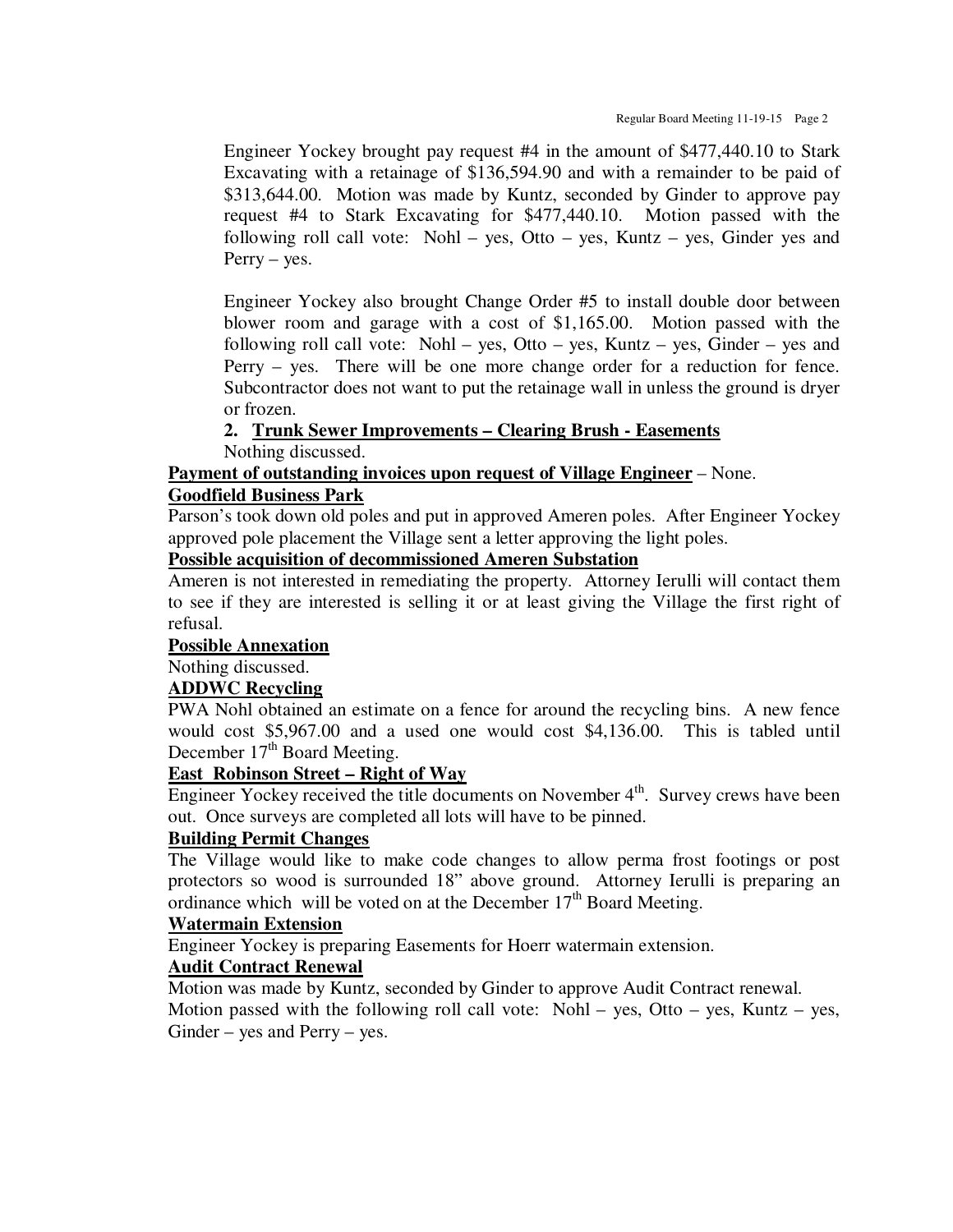#### **NEW BUSINESS**

## **Request to dig fiber optics – Metro Communications Co, Inc.**

Motion was made by Otto, seconded by Ginder to approve the application for  $1 - 1.00$ " conduit containing 48 count fiber optic cable to be placed along W Martin Drive in Goodfield. Motion passed with the following roll call vote: Nohl – yes, Otto – yes, Kuntz – yes, Ginder – yes and Perry – yes.

## **Renewal of IL Municipal League Risk Management Insurance for 2016**

Motion was made by Kuntz, seconded by Nohl to approve the renewal of IL Municipal League Risk Management Insurance for 2016. Motion passed with the following roll call vote: Nohl – yes, Otto – yes, Kuntz – yes, Ginder – yes and Perry – yes.

## **Tax Levy & Truth in Taxation**

Tax Levy Ordinance will be passed at the December  $17<sup>th</sup>$  Board Meeting.

#### **Christmas Gifts for Employees**

Motion was made by Kuntz, seconded by Otto to purchase Christmas Gifts cards for Village employees in the same amount as 2014. Motion passed with the following roll call vote: Nohl – abstain, Otto – yes, Kuntz – yes, Ginder – yes and Perry – yes.

## **Annual Salary Review**

Motion was made by Ginder, seconded by Kuntz to go into Executive Session, under 2(c-1) of the Open Meetings Act to discuss salary review. Motion passed with the following roll call vote: Nohl – yes, Otto – yes, Kuntz – yes, Ginder – yes and Perry – yes.

President and Board of Trustees went into Executive Session at 7:50p.m.to discuss wage rates. Every November wage rates are reviewed.

#### **Adjourn Executive Session**

Motion was made by Perry, seconded by Ginder to adjourn and reconvene session. Motion passed with the following roll call vote:  $Nohl - yes$ ,  $Otto - yes$ ,  $Kuntz - yes$ , Ginder – yes and Perry – yes. Meeting reconvened at 8:05p.m.

No action was taken in Executive Session.

Motion was made by Ginder, seconded by Kuntz to raise the employee salaries 3% for all employees. Motion passed with the following roll call vote: Nohl – abstain, Otto – yes, Kuntz – yes, Ginder – yes and Perry – yes.

#### **Bond Payments**

Motion was made by Ginder, seconded by Kuntz to approve bond payments to Atlanta National Bank for \$32,440.00, Heartland Bank & Trust \$120,487.50 and State Bank of Graymont \$71,475.00. Motion passed with the following roll call vote: Nohl – yes, Otto – yes, Kuntz – yes, Ginder – yes and Perry – yes.

## **Fuel for Tower II**

PWA Nohl sent an email to Nicor to check on cost to run natural gas to generator at tower 2. Have not heard back from Nicor.

#### **Retirement – Laura Nohl – Cleaning**

Laura Nohl retired from cleaning as of October  $1<sup>st</sup>$ . Laura cleaned for the Village for 25 years. We will have a retirement party next month for Laura.

# **Schedule Committee Meetings** – None.